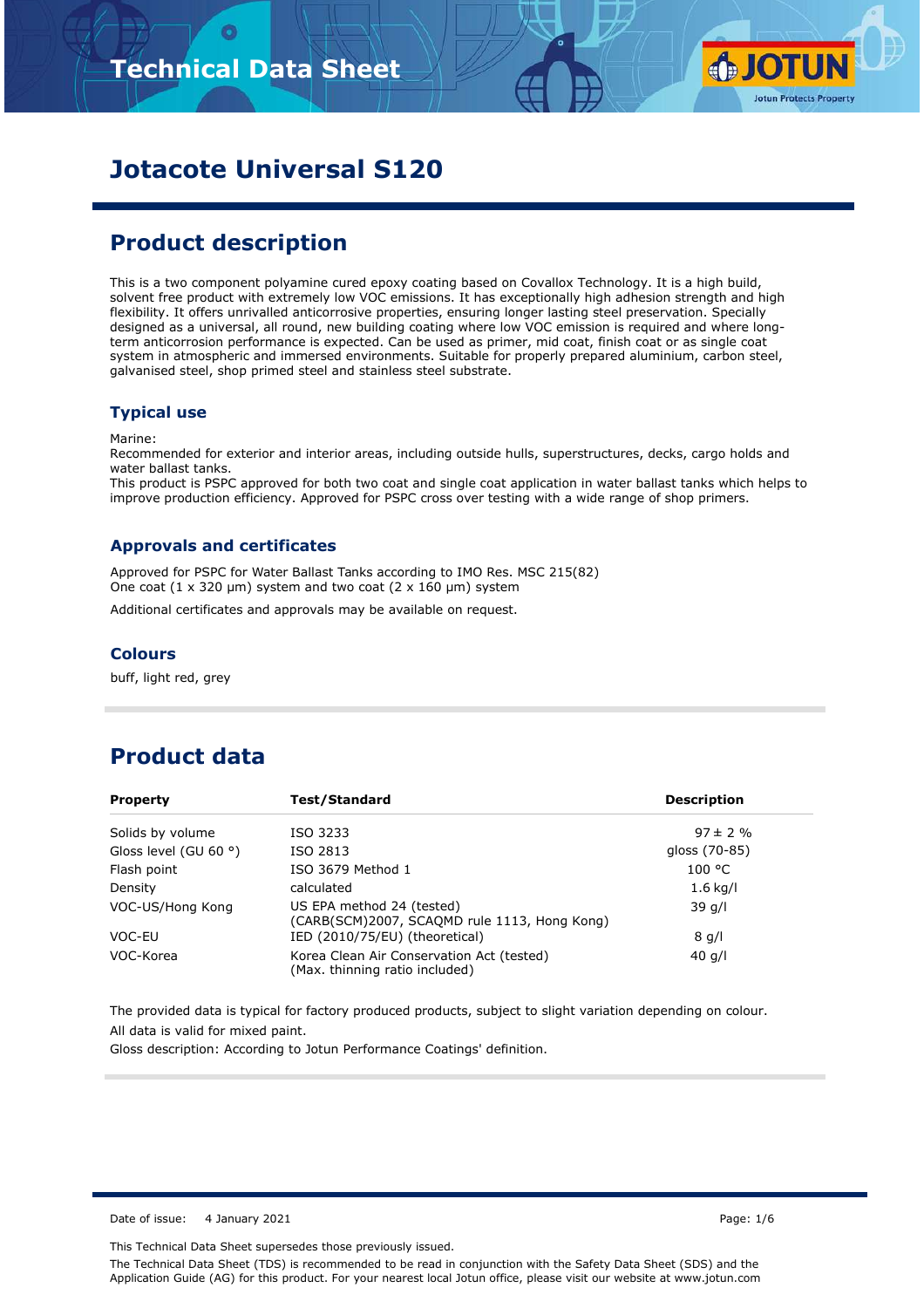

### **Film thickness per coat**

#### **Typical recommended specification range**

| Dry film thickness         |  | 150 - 500 µm |                               |
|----------------------------|--|--------------|-------------------------------|
| Wet film thickness         |  | 155 - 515 um |                               |
| Theoretical spreading rate |  |              | $6.5 - 1.9$ m <sup>2</sup> /l |

# **Surface preparation**

To secure lasting adhesion to the subsequent product all surfaces shall be clean, dry and free from any contamination.

#### **Surface preparation summary table**

|                   | <b>Surface preparation</b>                                                                                                                                                     |                                                                                                                                                                      |  |
|-------------------|--------------------------------------------------------------------------------------------------------------------------------------------------------------------------------|----------------------------------------------------------------------------------------------------------------------------------------------------------------------|--|
| <b>Substrate</b>  | <b>Minimum</b>                                                                                                                                                                 | Recommended                                                                                                                                                          |  |
| Carbon steel      | St 3 (ISO 8501-1)                                                                                                                                                              | Sa 2½ (ISO 8501-1)                                                                                                                                                   |  |
| Carbon steel      | St 2 (ISO 8501-1)                                                                                                                                                              | Sa 2½ (ISO 8501-1)                                                                                                                                                   |  |
| Aluminium         | The surface shall be hand or machine<br>abraded with non-metallic abrasives<br>or bonded fibre machine or hand<br>abrasive pads to impart a scratch<br>pattern to the surface. | Abrasive blast cleaning to achieve a<br>surface profile using non-metallic<br>abrasive media which is suitable to<br>achieve a sharp and angular surface<br>profile. |  |
| Galvanised steel  | The surface shall be clean, dry and<br>appear with a rough and dull profile.                                                                                                   | Sweep blast-cleaning using non-<br>metallic abrasive leaving a clean,<br>rough and even pattern.                                                                     |  |
| Shop primed steel | Dry, clean and intact shop primer.                                                                                                                                             | Sweep blasted or alternatively blasted<br>to Sa 2 (ISO 8501-1) of at least 70 %<br>of the surface.                                                                   |  |
| Stainless steel   | The surface shall be hand or machine<br>abraded with non-metallic abrasives<br>or bonded fibre machine or hand<br>abrasive pads to impart a scratch<br>pattern to the surface. | Abrasive blast cleaning to achieve a<br>surface profile using non-metallic<br>abrasive media which is suitable to<br>achieve a sharp and angular surface<br>profile. |  |
| Coated surfaces   | Clean, dry and undamaged compatible<br>coating                                                                                                                                 | Sa 2½ (ISO 8501-1)                                                                                                                                                   |  |
|                   |                                                                                                                                                                                |                                                                                                                                                                      |  |

Optimum performance, including adhesion, corrosion protection, heat resistance and chemical resistance is achieved with recommended surface preparation.

### **Application**

#### **Application methods**

The product can be applied by

Spray: Use airless spray.

Date of issue: 4 January 2021 **Page: 2/6** Page: 2/6

This Technical Data Sheet supersedes those previously issued.

The Technical Data Sheet (TDS) is recommended to be read in conjunction with the Safety Data Sheet (SDS) and the Application Guide (AG) for this product. For your nearest local Jotun office, please visit our website at www.jotun.com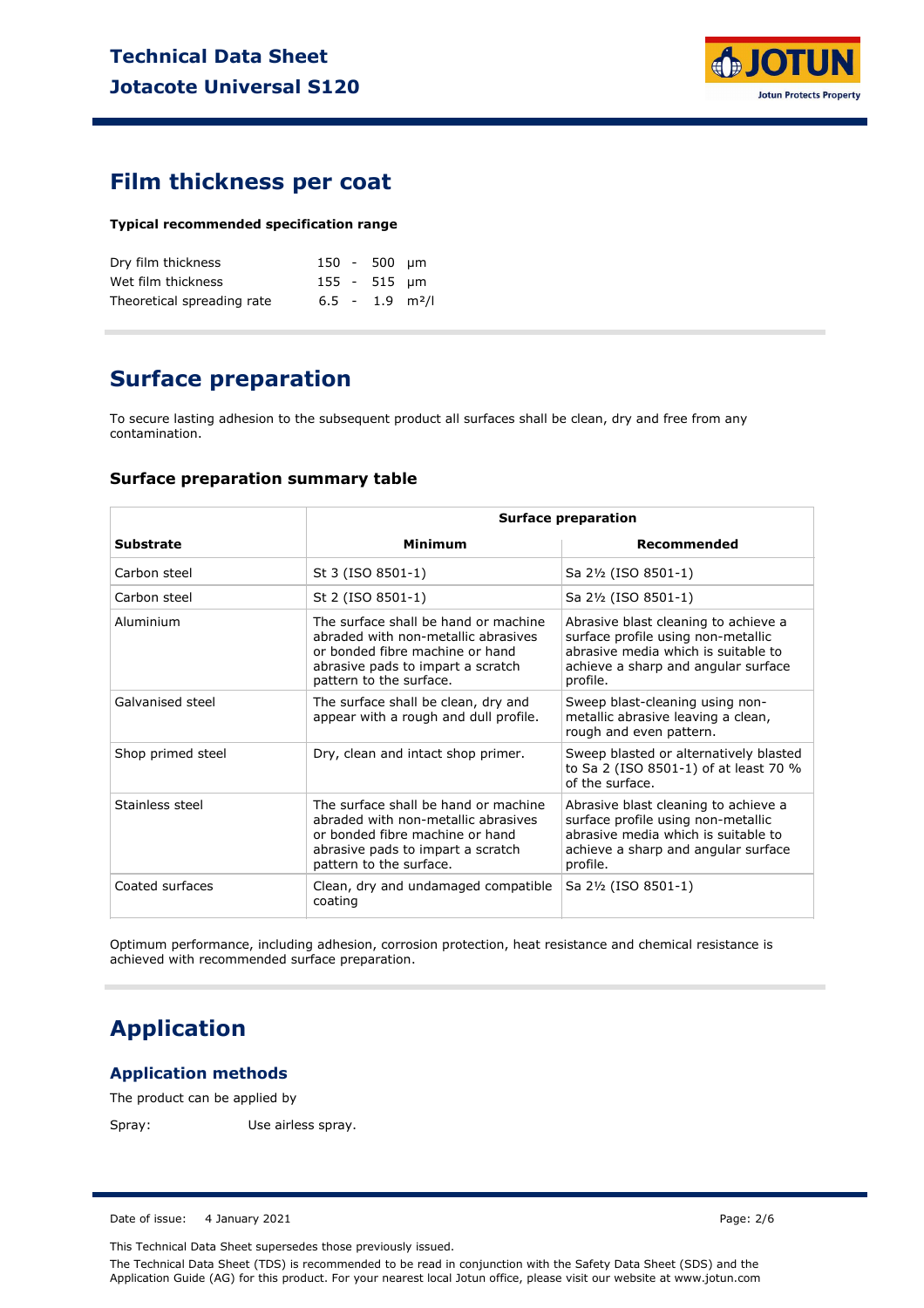# **Technical Data Sheet Jotacote Universal S120**



Brush: Recommended for stripe coating and small areas. Care must be taken to achieve the specified dry film thickness. Roller: May be used for small areas. Not recommended for first primer coat. Care must be taken to achieve the specified dry film thickness.

### **Product mixing ratio (by volume)**

| Jotacote Universal S120 Comp A          | $2.5$ part $(s)$ |
|-----------------------------------------|------------------|
| Jotacote Universal S120 Standard Comp B | 1 part $(s)$     |

#### **Thinner/Cleaning solvent**

| Thinner:          | Jotun Thinner No. 17 |
|-------------------|----------------------|
| Cleaning solvent: | Jotun Thinner No. 17 |

When thinners are used as a cleaning solvent, the use must be in accordance with prevailing local regulations.

#### **Guiding data for airless spray**

| Nozzle tip (inch/1000):       | 17-25              |
|-------------------------------|--------------------|
| Pressure at nozzle (minimum): | 180 bar / 2600 psi |

# **Drying and Curing time**

| Substrate temperature     |        | 10 °C 23 °C 40 °C |                |
|---------------------------|--------|-------------------|----------------|
| Surface (touch) dry       | 17 h7h |                   | - 3 h          |
| Walk-on-dry               | 23 h   | 9 h               | 4 h            |
| Dry to over coat, minimum | 21 h   | 8 h               | 4 h            |
| Dried/cured for immersion | 3 d    | 2 d               | 1 <sub>d</sub> |
| Dried/cured for service   | 12d    | 7 d               | 3 d            |

For maximum overcoating intervals, refer to the Application Guide (AG) for this product.

Drying and curing times are determined under controlled temperatures and relative humidity below 85 %, and at average of the DFT range for the product.

Surface (touch) dry: The state of drying when slight pressure with a finger does not leave an imprint or reveal tackiness.

Walk-on-dry: Minimum time before the coating can tolerate normal foot traffic without permanent marks, imprints or other physical damage.

Dry to over coat, minimum: The recommended shortest time before the next coat can be applied.

Dried/cured for immersion: Minimum time before the coating can be permanently immersed in sea water.

Dried/cured for service: Minimum time before the coating can be permanently exposed to the intended environment/medium.

This Technical Data Sheet supersedes those previously issued.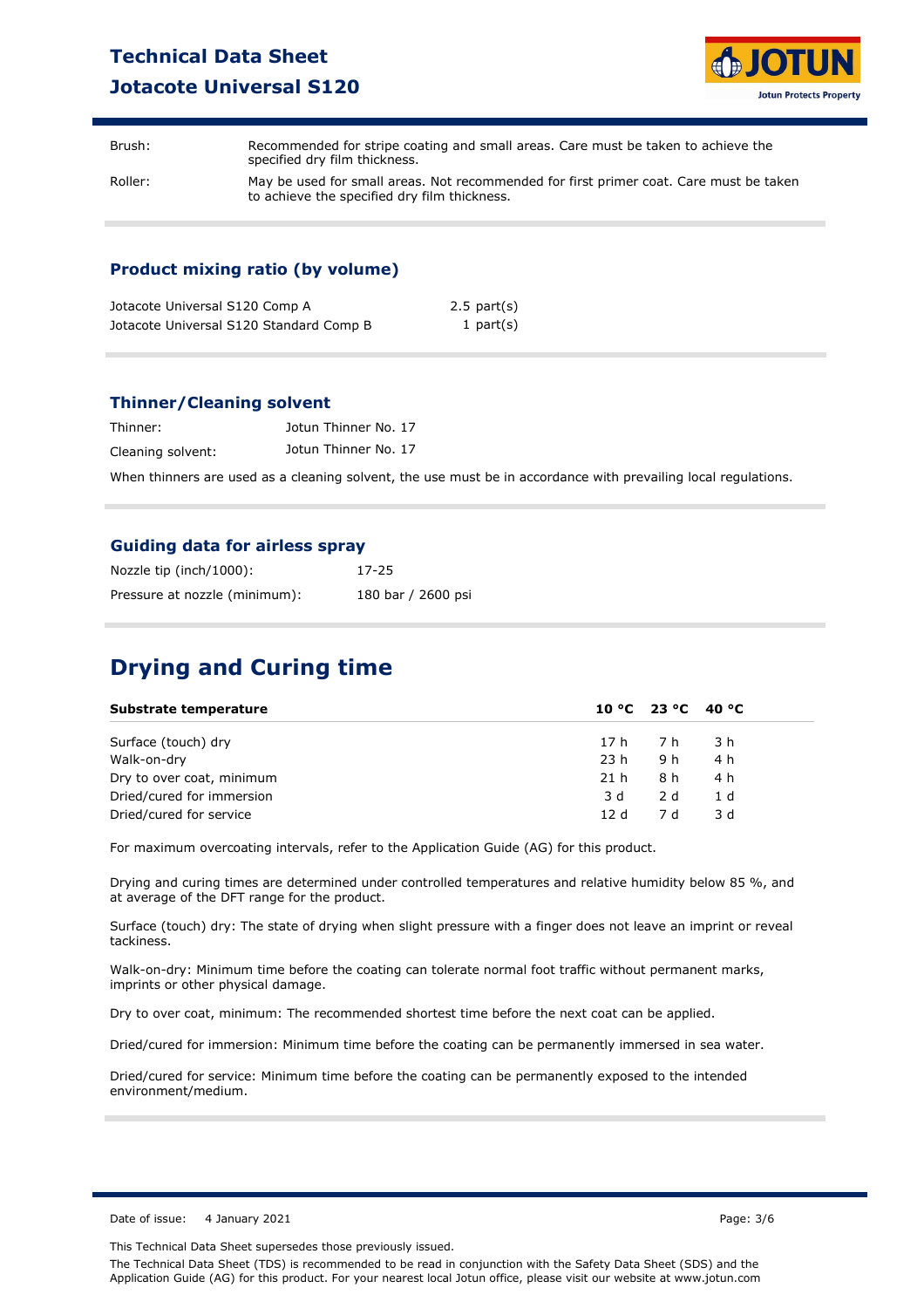

### **Induction time and Pot life**

| <b>Paint temperature</b> | 23 °C |
|--------------------------|-------|
| Pot life                 | 'ከ    |

Reduced at higher temperatures, and with increased mixing volumes.

### **Heat resistance**

|                     | <b>Temperature</b> |        |  |
|---------------------|--------------------|--------|--|
|                     | <b>Continuous</b>  | Peak   |  |
| Dry, atmospheric    | 120 °C             | 140 °C |  |
| Immersed, sea water | 50 $\degree$ C     | 60 °C  |  |

Peak temperature duration max. 1 hour.

The temperatures listed relate to retention of protective properties. Aesthetic properties may suffer at these temperatures.

Note that the coating will be resistant to various immersion temperatures depending on the specific chemical and whether immersion is constant or intermittent. Heat resistance is influenced by the total coating system. If used as part of a system, ensure all coatings in the system have similar heat resistance.

# **Product compatibility**

Depending on the actual exposure of the coating system, various primers and topcoats can be used in combination with this product. Some examples are shown below. Contact Jotun for specific system recommendation.

Previous coat: Subsequent coat: inorganic zinc silicate shop primer, epoxy, epoxy mastic, zinc epoxy acrylic, alkyd, epoxy, polyurethane, polysiloxane, epoxy mastic, vinyl epoxy

### **Additional information**

WASHING PROCEDURES FOR POTABLE WATER TANKS:

After the coating is fully cured, and before the tank is taken into use for potable water it should be thoroughly cleaned.

The letter of approval from the Norwegian Institute of Public Health specifies several possible procedures. Alternatively, one of the following procedures may be employed:

- High pressure fresh water washing using a temperature of minimum 30 °C.

- Steam cleaning.
- Manually scrubbing the tank with warm water and an alkaline detergent.

Afterwards the tank surfaces should be flushed with clean fresh water.

On completion of the washing the tank shall be emptied of water by pumping. The remaining water after pumping shall be removed by the use of towels and rags in order to ensure that contaminants are removed. Evaporation will only concentrate remaining contaminants.

This Technical Data Sheet supersedes those previously issued.

The Technical Data Sheet (TDS) is recommended to be read in conjunction with the Safety Data Sheet (SDS) and the Application Guide (AG) for this product. For your nearest local Jotun office, please visit our website at www.jotun.com

Date of issue: 4 January 2021 **Page: 4/6**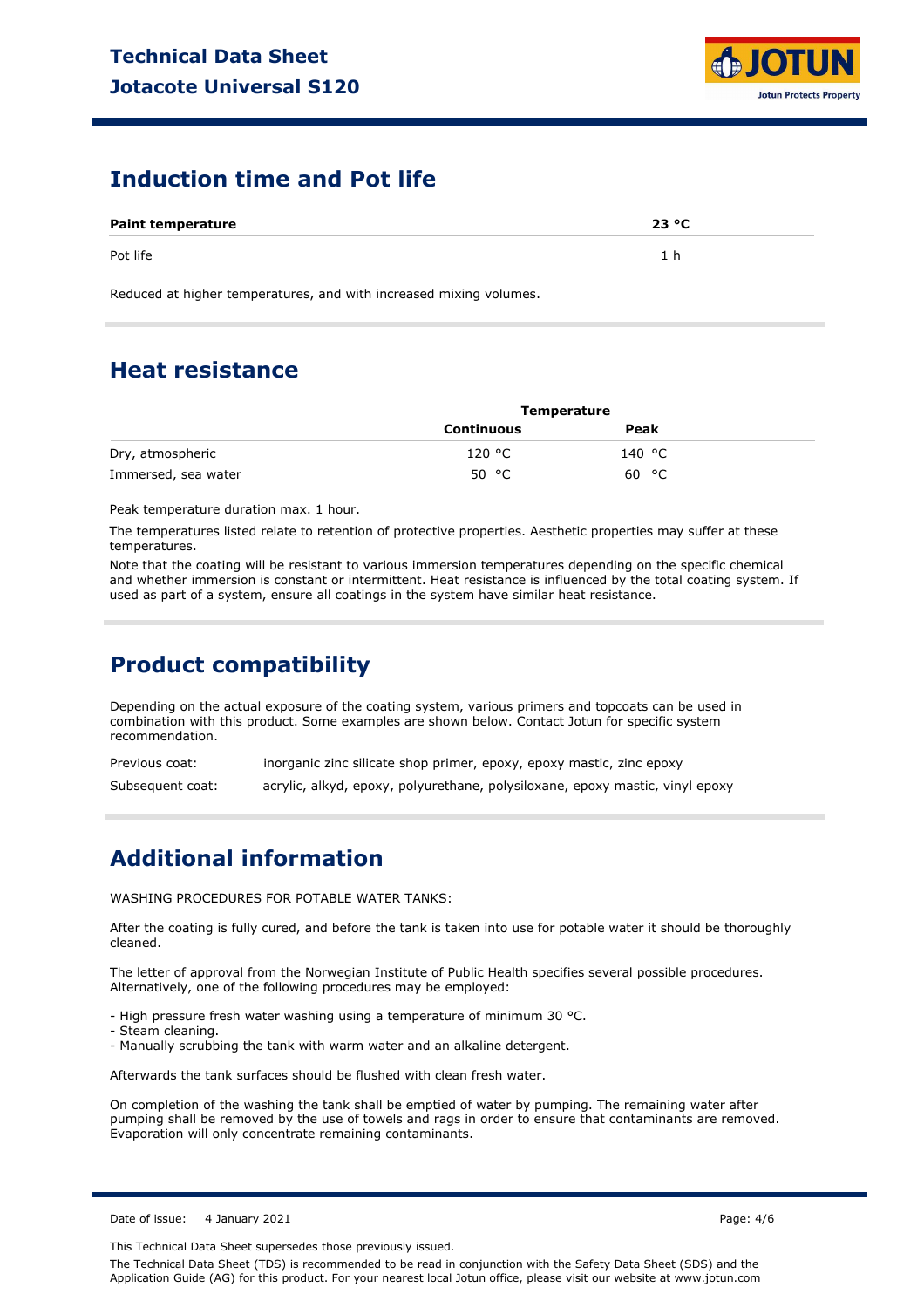

Please contact Jotun's local technical service team for further information, or refer to the Application guide.

# **Packaging (typical)**

|                                         | Volume   | <b>Size of containers</b> |
|-----------------------------------------|----------|---------------------------|
|                                         | (litres) | (litres)                  |
| Jotacote Universal S120 Comp A          | 12.5     | 20                        |
| Jotacote Universal S120 Standard Comp B | ∽        | 5                         |

The volume stated is for factory made colours. Note that local variants in pack size and filled volumes can vary due to local regulations.

### **Storage**

The product must be stored in accordance with national regulations. Keep the containers in a dry, cool, well ventilated space and away from sources of heat and ignition. Containers must be kept tightly closed. Handle with care.

### **Shelf life at 23 °C**

| Jotacote Universal S120 Comp A          | 12 month(s)    |
|-----------------------------------------|----------------|
| Jotacote Universal S120 Standard Comp B | 12 month $(s)$ |

In some markets commercial shelf life can be dictated shorter by local legislation. The above is minimum shelf life, thereafter the paint quality is subject to re-inspection.

### **Caution**

This product is for professional use only. The applicators and operators shall be trained, experienced and have the capability and equipment to mix/stir and apply the coatings correctly and according to Jotun's technical documentation. Applicators and operators shall use appropriate personal protection equipment when using this product. This guideline is given based on the current knowledge of the product. Any suggested deviation to suit the site conditions shall be forwarded to the responsible Jotun representative for approval before commencing the work.

# **Health and safety**

Please observe the precautionary notices displayed on the container. Use under well ventilated conditions. Do not inhale spray mist. Avoid skin contact. Spillage on the skin should immediately be removed with suitable cleanser, soap and water. Eyes should be well flushed with water and medical attention sought immediately.

### **Colour variation**

When applicable, products primarily meant for use as primers or antifoulings may have slight colour variations from batch to batch. Such products and epoxy based products used as a finish coat may chalk when exposed to sunlight and weathering.

Colour and gloss retention on topcoats/finish coats may vary depending on type of colour, exposure environment such as temperature, UV intensity etc., application quality and generic type of paint. Contact your local Jotun office for further information.

Date of issue: 4 January 2021 **Page: 5/6** 

This Technical Data Sheet supersedes those previously issued.

The Technical Data Sheet (TDS) is recommended to be read in conjunction with the Safety Data Sheet (SDS) and the Application Guide (AG) for this product. For your nearest local Jotun office, please visit our website at www.jotun.com